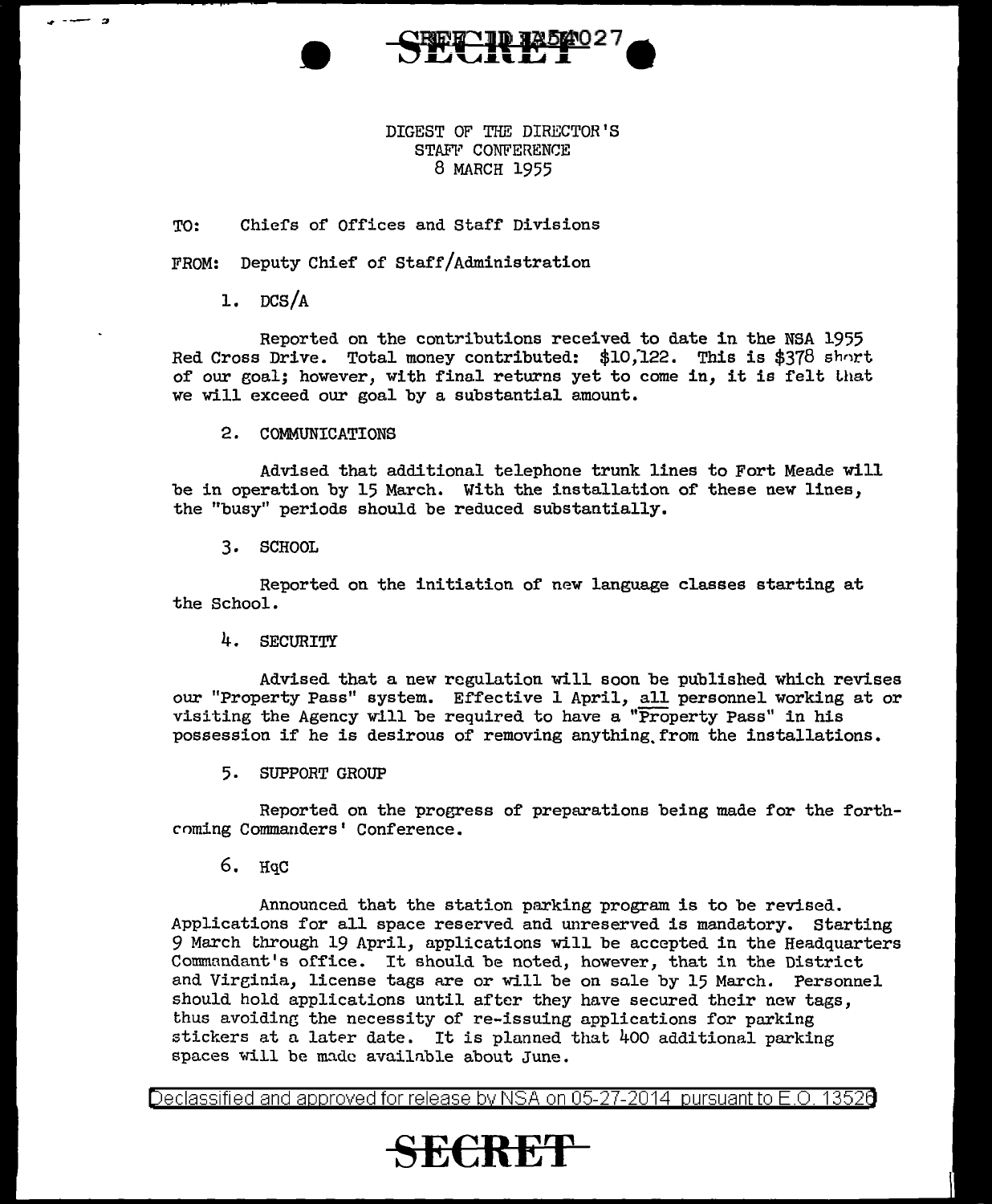## 7. DIRECTOR

a. "In connection with the Red Cross Drive, what has to be done can be done. I have said many times thnt how well you do a thing depends largely - all things being equal - on what is inside of you and how willing you are to do what you are told to do."

**REE TD: AD4027** 

b. "It bothers me that we have not made the best educated guess that we can make, assuming that conditions are more or less the same two years from now, as to how many language people we need. We are in the business of languages and I think we are pretty casual about our business. No one is willing, I find, to stand up and be counted as to the number of language people we need. Your estimated requirements may differ from mine because there are a large number of our people who think English answers all purposes. It just doesn't. I am convinced that the people who are working on Swahili ought to talk and think Swahili. I wish somebody had the courage of his convictions and come up and tell me how many language candidates we need. It would make it a lot more practical for our Training, School, and Personnel Divisions in getting their jobs done. I would like to come to work the dny nfter tomorrow and find on my desk an authoritative statement as to how m~ny people we need. I know I won't get it, but we surely need it."

c. "There is a tendency on every individual's part to do too much himself. When he finds he has too much to do, he gets a special assistant. The result now is confusion amone the staff, who, if they are doing their jobs, would be doing what the free-wheeler is doing.

"I am a firm believer in a boss- $n_i \cdot n_i$  and an 'executive vicepresident' for that boss-man, and then a very sharp distinction and carefully designated distribution of duties. If they are staff duties, to the proper staff organization; and if they are operational duties, to the proper operational organization; I am convinced that certainly within our operating offices and divisions, we don't need such a set up (succession of special assistants, assistant to this, and an assistant to that). You need a more rational set up.

"If you are going to increase your staff, be sure that the fellow you pick is fully cognizant of his responsibilities. Look at your organizations to be sure that you are not writing some of your organizational manual paragraphs that look OK on a chart but leave you with a lot of 'free-wheelers'. In effect, you get an assistant to an assistant. Look into your organization.

"We have always had the problem of 'fairy tales' with the Civil Service Commission and the method used to evaluate civilinn jobs. Let me clear up some misconceptions that may have erroneously been drawn from a good many ruther harsh statements that I have made about these 'rniry talcs'.